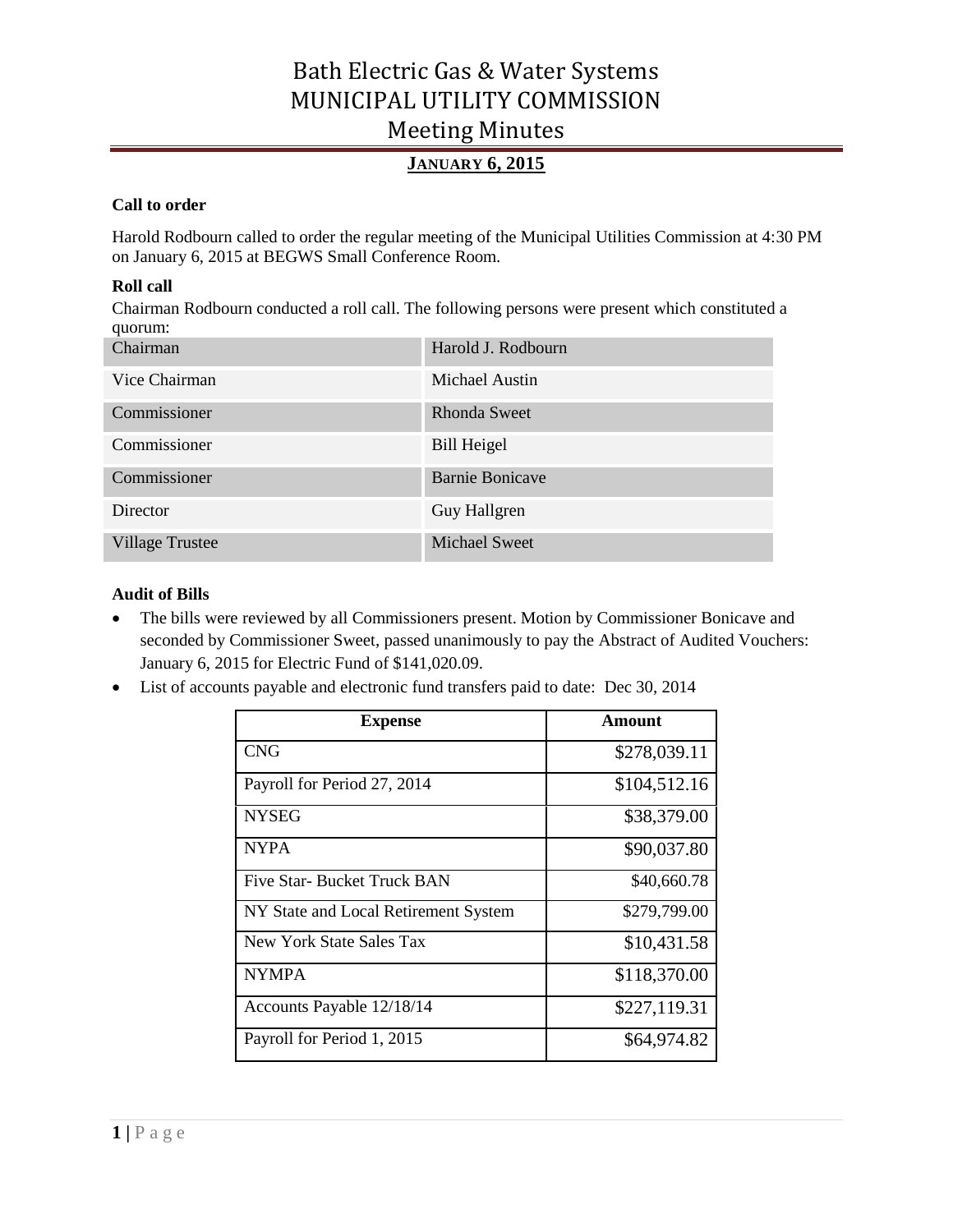## **JANUARY 6, 2015**

## **Approval of minutes from last meeting**

Motion by Vice Chairman Austin and seconded by Commissioner Sweet to accept as read for December 2014. Passed unanimously.

### **Supervisors Report**

Accounting/Commercial Office/Meter Reading

- On December 11<sup>th</sup> BEGWS renewed the Bucket Truck BAN for \$151,436.80 at 1.48% interest. BEGWS also made the first principal payment on the BAN for \$37,859.20. The BAN has 4 years remaining.
- During the month BEGWS received the new health insurance rates from both FLMHIT and Excellus. The FLMHIT rates increased 5.15% and the Excellus Medicare Blue PPO rates increased 38%. FLMHIT is the insurance for current employees and retirees under 65 years old. The Excellus insurance is for retirees over 65 years old.
- On December  $15<sup>th</sup>$  BEGWS paid \$279,799 to NY State for the Annual Retirement Contribution. This is a reduction of \$34,000 from the prior year.
- During the month of December \$21,064.59 was spent on the Electric Upgrade Project for financial services and change orders to O'Connell Electric.
- Month to date 5,875 meters have been read out of a possible 7,228. This is an 81.3% reading rate so far this month, with 1830 meters still scheduled to be read. Percentage of meters not read by department are: Electric 12.7%, Gas 25.4%, & Water 25.5%. The primary reason for not getting a read is no coverage when a Meter Reader is off and a lack of access to the meter is another major factor.
- Currently we have 948 electric meters being read by radio. This is about 21.8% of our electric meter population. We currently have 244 Direct Withdrawal customers and 219 E-Bill customers.
- No QRS cases of a customer complaint were filed with the NYS PSC during the month of December against BEGWS.

Jim Housworth – Accounting Supervisor

### **Line Department**

- Repaired several Street and Security Lights
- Continued upgrade work setting 6 new poles on Howell Street
- Repaired 3 underground breaks on Exit 39 lights. We are still waiting for a date to use the states attenuator to repair the fixtures.
- Set new pole and rerouted wires to remove a rotten backlot pole on East Washington Street
- Responded to callouts at 31 Rumsey, 6354 Cty Rt. 11, 7346 State Rt. 415, 16 Howell St and the corner of East Washington and May St.
- Attended safety training at Penn Yan Municipal on December 5. Topics included recent accidents and hearing protection and conservation.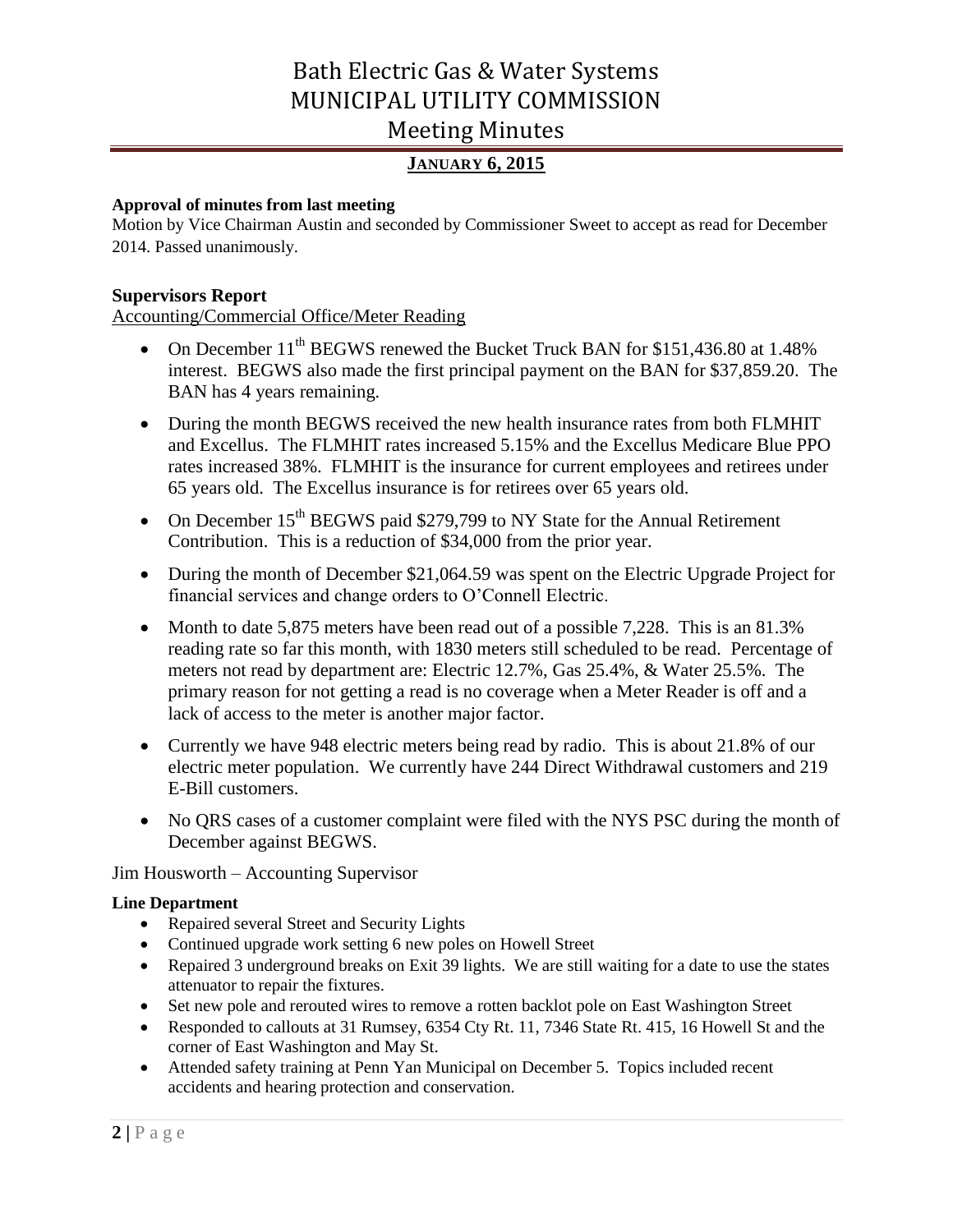## **JANUARY 6, 2015**

- Chris Carr was hired as a journeyman lineman and will start work on January 5. He will be replacing Tim Welch who will be leaving will be leaving BEGWS in January.
- Completed the 2013 Meter tests required for the PSC. The results will be sent to them the first week in January. Upon testing, it was determined that many of the older meters accuracy is off by 8 to 10%. As such customers are being undercharged for usage.

Mark Hawk – Line Department Supervisor

## **Service Department**

- Investigated 9 gas odor complaints
- Investigated 2 CO Complaint
- Changed out 70 Gas Meters
- All Tin Case Meters have been removed from the system on time per PSC Orders
- Rebuilt gas service at Steuben County garage , customer complained of equipment shutdown under heavy load. After investigation determined regulator and meter needed to be upsized.
- Met with Rick Lepkowski from the PSC for final records audit of the year.
- All old tin meters have been replaced as request by the PSC. In addition the goal of changing 250 gas meters has been accomplished.

Steve Larsen – Service Department Supervisor

## **UGLM Department**

Gas:

- Repaired leak on low pressure main (removed old Drip) behind Bath Plaza.
- Unplugged service at 123 W. Washington St.
- Repaired leak on main near 15 Liberty St
- Repaired service at 32 Robie St.
- Repaired Gas Main Leak on west side of Liberty Street

## Water:

- Bought and replaced missing hydrant on corner of Shannon and Rt 54 (undocumented Hit and Run MVA and took hydrant)
- Repaired and put back hydrant top half on Mc Master St (result of MVA)
- Sewer: Flushed main on eastside of Liberty St
- Flushed main near Ling Lings in Bath Plaza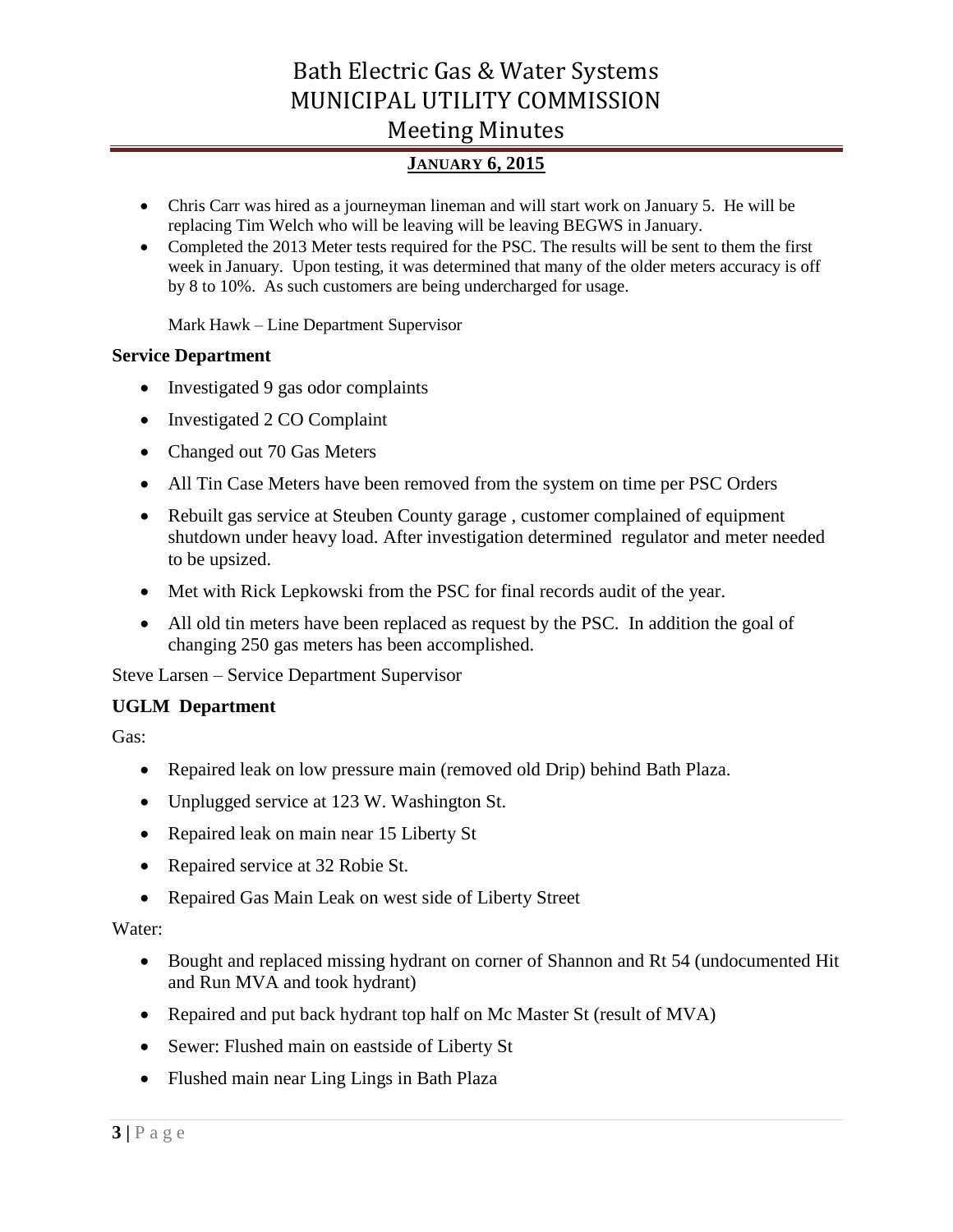## **JANUARY 6, 2015**

- Flushed main on East William St
- Flushed sewer for Steuben County DPW
- Have done many Dig Safely Requests

Dan Borhman – UGLM Dept. Supervisor

## **Waste Water Treatment Plant**

- Performed daily lab test
- Performed regular maintenance
- Repaired belt press
- Made repairs to the grit removal system pista grit pump. Replaced mechanical seals.
- Repaired 2" water lines in the basement. Several lines were corroded scaled and leaking. Leaks caused several circuit breakers to fail. Replaced failed circuit breakers in electric panels as necessary.
- Dan Stratton attended class in Canandaigua on 12/12/14 to maintain WWT Operators credentials.

Royce Hoad – WWTP Supervisor

## **Goals & Strategies**

Major goals for BEGWS in 2015 and beyond are as follows:

- Ensure safety for customers & public
- Ensure safety for BEGWS team
- Increase Revenues
- Reduce Operating Expense
- Stabilize Energy Prices
- Be an Environmental Steward
- Improve System Reliability

Initiatives for 2015 and beyond to achieve goals

• Develop Bath as a smart grid.

A smart grid is a combination of distributive generation, load curtailment and renewable energy generation. Deploying these technologies allows for more self-sufficiency reduced impact to the BEGWS customers from major grid fluactions in both price volatility and major power outages.

NY has just announce the NY Prize – The NY Prize is an initiative by NYS seek out smart grid projects. There are financial awards for feasibility, engineering and design, construction of technologies to allow communities to convert to smart grid technologies

- MGP Site Cleanup
- Spruce Up Project Administration building remodeling scopes will soon be released to contractors for bid.
- Gas Pipe Replacement Program